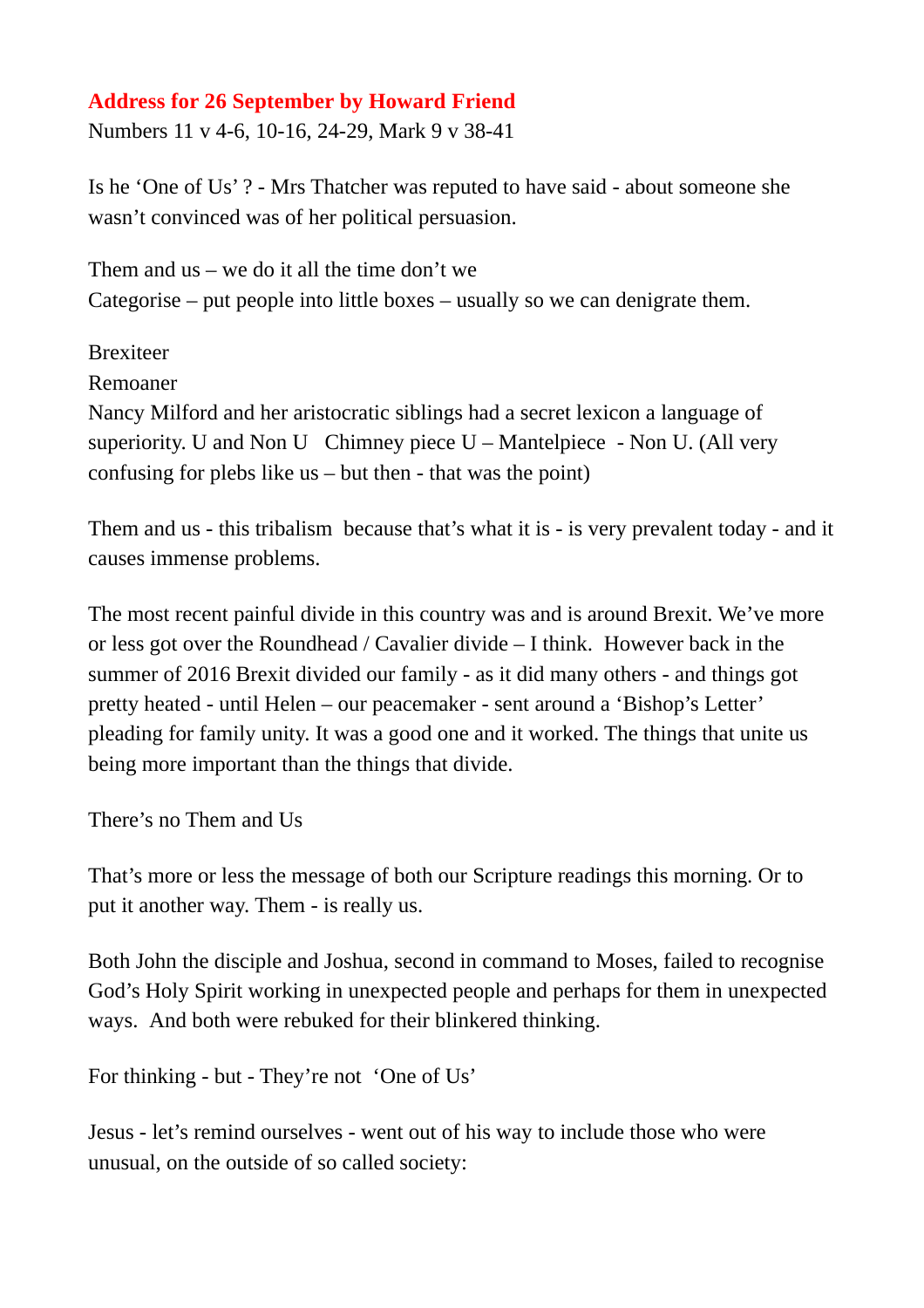The Woman at the well – highly unusual for a Jewish man to speak or have anything to do with a Samaritan woman Matthew, invited to be a disciple – a Tax Collector, one the avaricious, hated turncoat agents of the occupying Romans

But – then - after all – he wasn't 'One of Us. Was he?

He became - one of us  $-$  and that, as we will see, is a major part of the solution to this problem of Them and Us. He, God's son, became One of Us.

But I haven't quite finished describing the problem because it's a big problem – this 'Them and Us'

And what better way to cut through our pretentions than with humour and perhaps a smidgen of satire – and who best to practise this art than John Cleese and the Two Ronnie's?

You will remember perhaps that sketch on the English Class system with Cleese and the Ronnies lined up in height order Left to Right.

Cleese with his bowler says:

I'm Upper Class and I look down on them

Ronnie Barker continues:

I'm Middle Class and I look up to him but down on him.

And the tiny Ronnie Corbet concludes:

I'm Working Class – and I know my place!

What the new lady TUC General Secretary would have to say about that now I wouldn't like to guess.

Now - the particular Them and Us dysfunction I want to address this morning is the one within our own Anglican Communion. 'Faith rivalry' was what Moses and Jesus were addressing in their time and - rather worryingly - we certainly still need to address it today.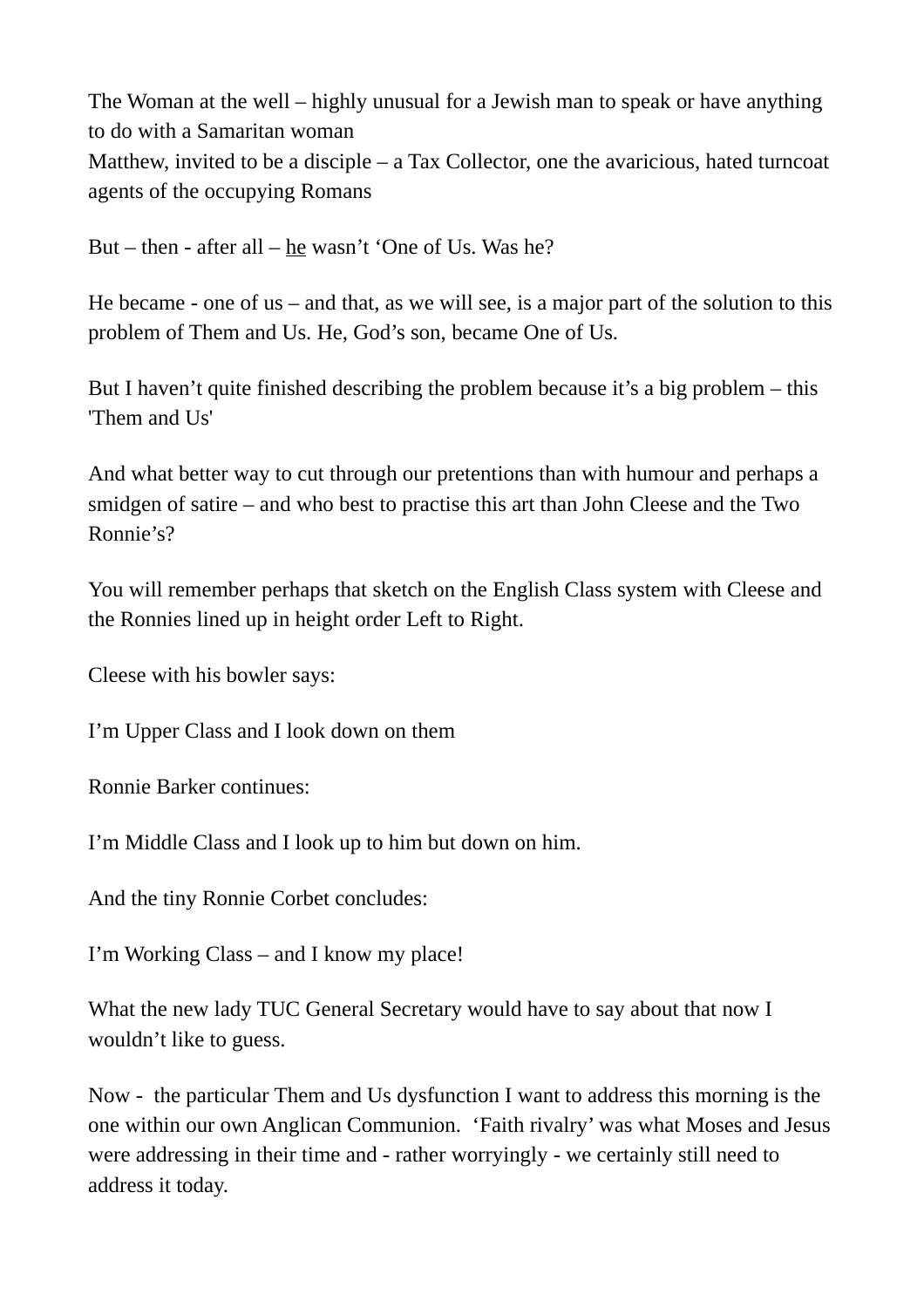\*\*\*\*\*(NON) SPOILER ALERT\*\*\*\*\*

I've omitted the sketch for the newsletter on the basis that I want the element of surprise. So come, or watch tomorrow. If you can't - contact me and I'll send you the full script.

\*\*\*\*\*\*\*\*\*\*\*\*\*\*

There's the problem – OK exaggerated a little for effect.

Each little huddle thinks it's got God on its side and is not prepared to see God's Holy Spirit working in different ways elsewhere.

But God really – there's no way they're one of us

What's the solution:

Well a little humility goes a long way – doesn't it?

I've also noticed that as I've got older God seems to have got bigger – funny that.

What I mean by that is - I've learned to appreciate different expressions of God's spirit – looking for the authentic, the life of integrity – rather than a carbon copy of my own experience.

I should say for those of you who are younger, there's no reason you shouldn't learn this important lesson at your age. I think I was a slow learner!

And as some of you know. I started from what is often called a 'Low Base' – that is to say my wonderful grandmother was quite quite convinced that the Pope was the Antichrist.

Let me just throw in a dose of realism here. With reference to other branches of the Christian faith. We will not agree on everything. But we should concentrate on those things about which we do agree.

Finally:

And Theologically,